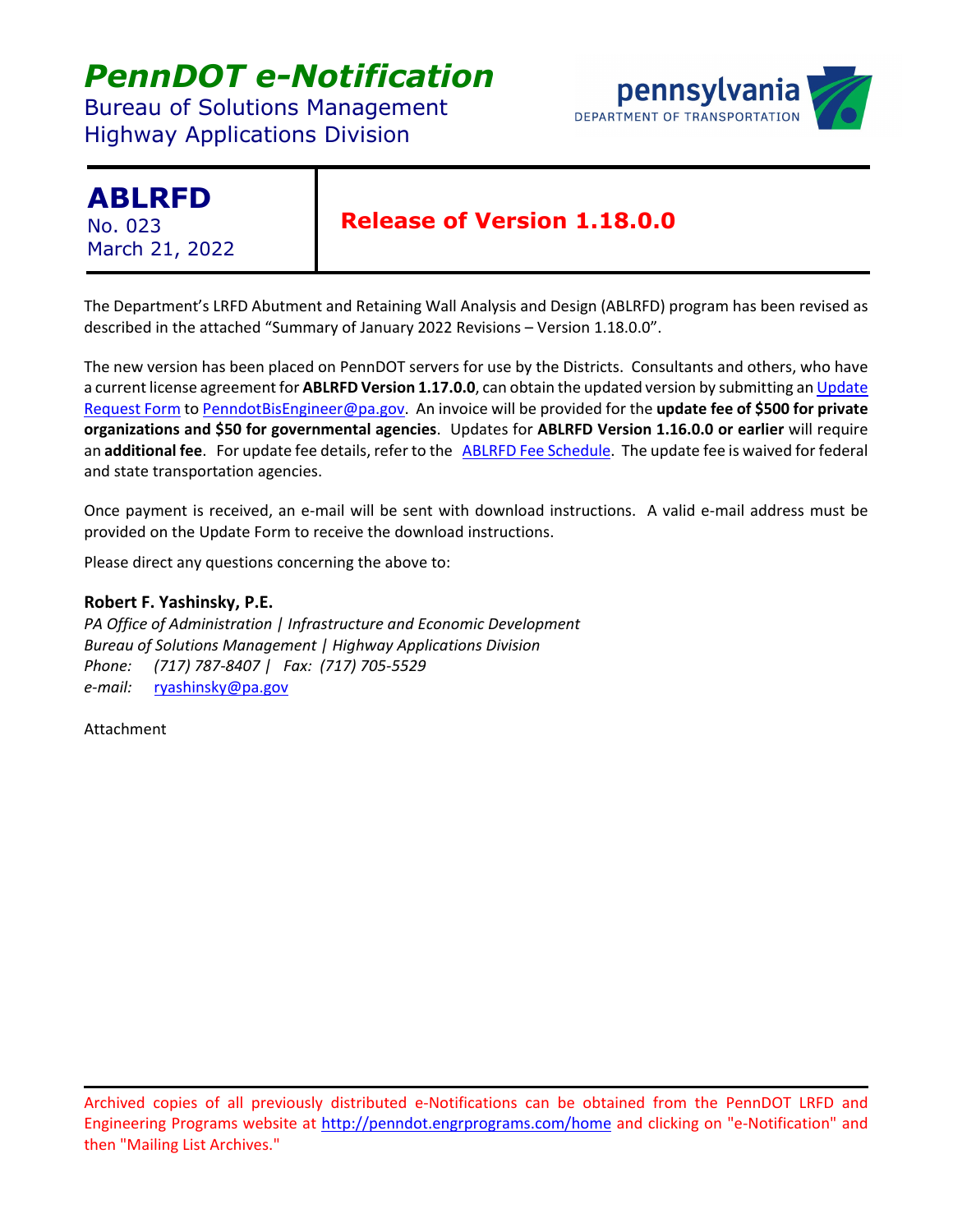#### **SUMMARY OF JANUARY 2022 REVISIONS - VERSION 1.18.0.0**

Since the release of ABLRFD Version 1.17.0.0 several revision requests and user requested enhancements have been received. This release of ABLRFD Version 1.18.0.0 contains the following revisions and enhancements.

#### **Input Revisions**

- 1. Two new input values are available on the SOI command, Layer 1 Reduction Coefficient, RC<sub>BC</sub>, and Layer 2 Reduction Coefficient RCBc to calculate the Bearing Resistance for Soil Near a Slope. These values allow the user to enter values from LRFD Specifications Table 10.6.3.1.2c-1 or 10.6.3.1.2c-2 for spread footings on or near a slope. The previously used values for footings on or near a slope, Layer 1 N<sub>cq</sub>, Layer 1 N<sub>gq</sub>, Layer 2 N<sub>cq</sub>, and Layer 2 N<sub>gq</sub> are no longer used by the program and should be removed from input files (Request 476).
- 2. The lower limits for reinforcement area on the ARE command have been changed to 0.01 in<sup>2</sup>/ft in order to prevent a program crash when the areas are entered as  $0.0$  in<sup>2</sup>/ft (Request 482).

#### **Output Revisions**

- 3. The units for applied loads (LAB, LRT, DLL, SLL, and EQL commands) in the program output have been changed to report the loads as kip/ft rather than just kip. The magnitude of the loads entered by the user will not change because the program has always assumed that the loads entered into the program are per unit width of the abutment. This output change is to make the program output consistent with the User's Manual, and to more clearly indicate that the loads should be entered as load per unit width (Request 490).
- 4. The phi factors reported in the Moment Axial Interaction Output Table have been corrected. Previously, the phi factors were always reported as 0.900. The correct phi factor was being used to compute resistance values so there are no changes to the computed resistance values (Request 492).

#### **Pile Revisions**

5. Minimum pile edge distance error messages in the program output have been revised to refer to DM-4 Section 10.7.1.2 rather than 10.7.1.5 (Request 475).

#### **Specification Checking Revisions**

- 6. The methods for calculating the elastic modulus of concrete and the modular ratio between the concrete and reinforcement have been revised to match the LRFD Specifications, 8th Edition, and the tables of values in the 2019 DM-4 Sections 5.4.2.1 and 5.4.2.4. Along with these changes, the MAT command has been enhanced with additional input checks, and upper and lower limits changed for consistency with the LRFD Specifications and DM-4 (Request 472).
- 7. The concrete density modification factor  $(\lambda)$  has been added to shear resistance calculations, as specified in the 8th Edition LRFD Specifications (Request 473).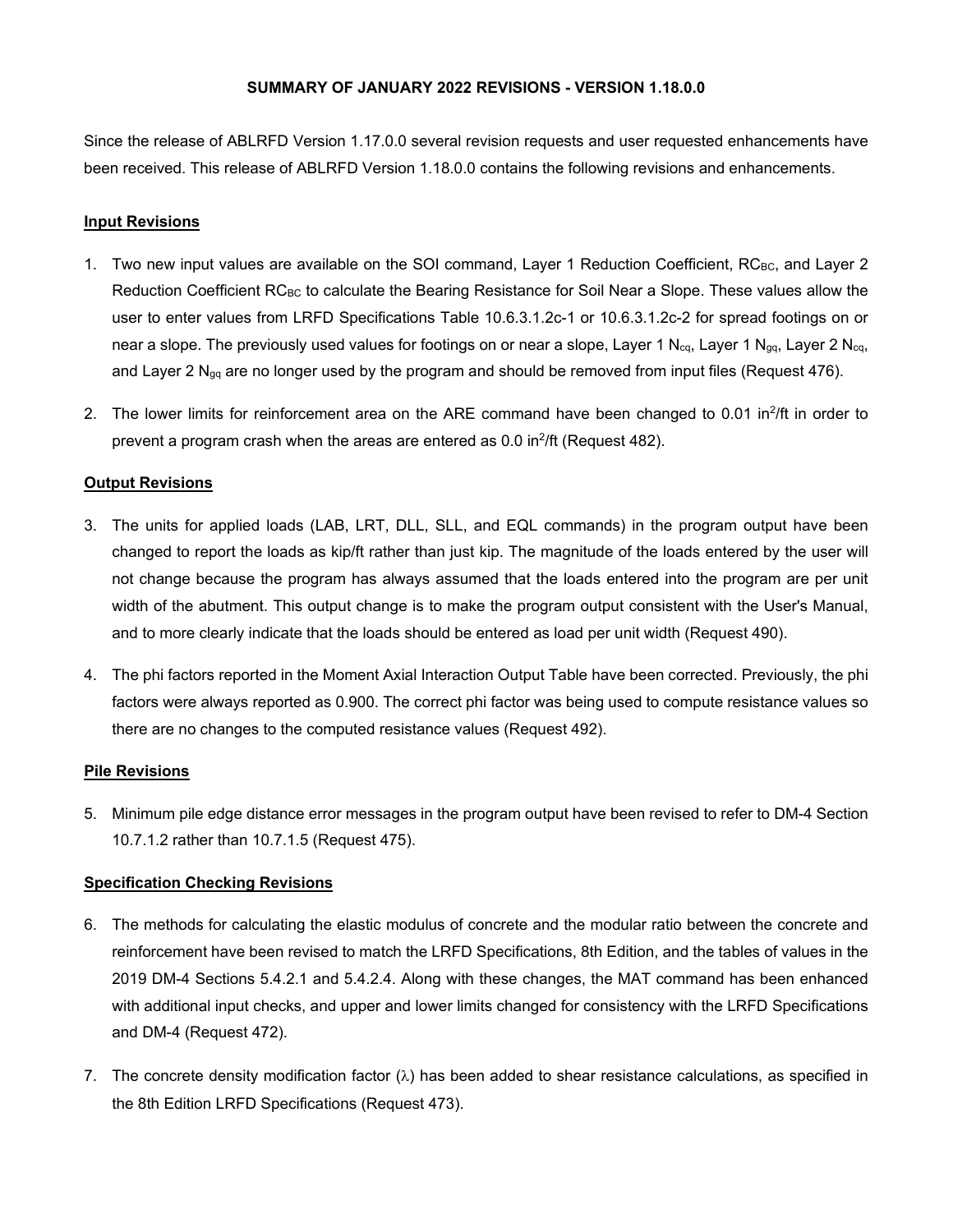- 8. The reinforcement development length is now computed based on AASHTO LRFD Specifications 8th Edition. Also, the lap length is based on Class 'B' splice with a splice factor of 1.3. Previously, the splice factor was 1.7 based on a Class 'C' splice. The AASHTO LRFD Specifications 8th Edition eliminated Class 'C' splices (Request 474).
- 9. The calculation for the modulus of rupture of concrete has been revised to include the concrete density modification factor, and to now use a single equation for both lightweight and normal weight concrete. Also, the Minimum Reinforcement Check output table headers have been changed from "4/3\*M(u)" to "1.33\*M(u)" (Request 477).
- 10. For the implementation of the spread footing Christian and Carrier Settlement equations for soil, the program has been changed to set µ1 to 0.0 when the value LOG(H/Beff) is less than -1.0. Refer to User Manual Figure 3.4.1.3.1-1. Previously, the program would incorrectly calculate a negative µ1 resulting in a negative settlement (Request 483).
- 11. The calculations of the shape correction factors for bearing resistance of soil have been revised to be consistent with Table 10.6.3.1.2a-3 for the condition where the friction angle is equal to zero (Request 485).
- 12. The load factors for wind loads for the Service-I, Strength-III, Strength-V limit states have been revised to match the current LRFD Specifications. The DC and DW load factors for Extreme-I and Extreme-II limit states have been revised, as well. New inputs have also been added to the LAB and LRT commands for the limit statespecific wind loads specified by the LRFD Specifications (Request 486).
- 13. The minimum spacing of caissons has been increased to 4\*caisson diameter to correspond with the requirements of the LRFD Specifications Section 10.8.1.2 (Request 498).

#### **User Manual Revisions**

- 14. The User Manual and Engineering Assistant help, and documentation files now reference DM-4/AASHTO specifications using the LRFD Specification 8th Edition section numbers. Many of the LRFD Specification 7th Edition section numbers for Section 5 changed in the 8th Edition (Request 470).
- 15. References to DM-4 were added to the maximum bar spacing requirements documented in User Manual Section 3.5.2.6 (Request 478).
- 16. Chapter 7 of the User's Manual was reviewed against the current program output and revised, where necessary, so that the User's Manual now matches the program output (Request 488).
- 17. Cross-references in Chapters 3 and 5 of the User's Manual were reviewed and updated due to new sections being inserted in Chapter 3 (Request 495).
- 18. Context has been added to the definition of Beff1 in Section 3.4.1.3.1 of the User's Manual and renamed B<sub>eff1</sub> to B'1 to be consistent with the LRFD Specifications. (Request 499).